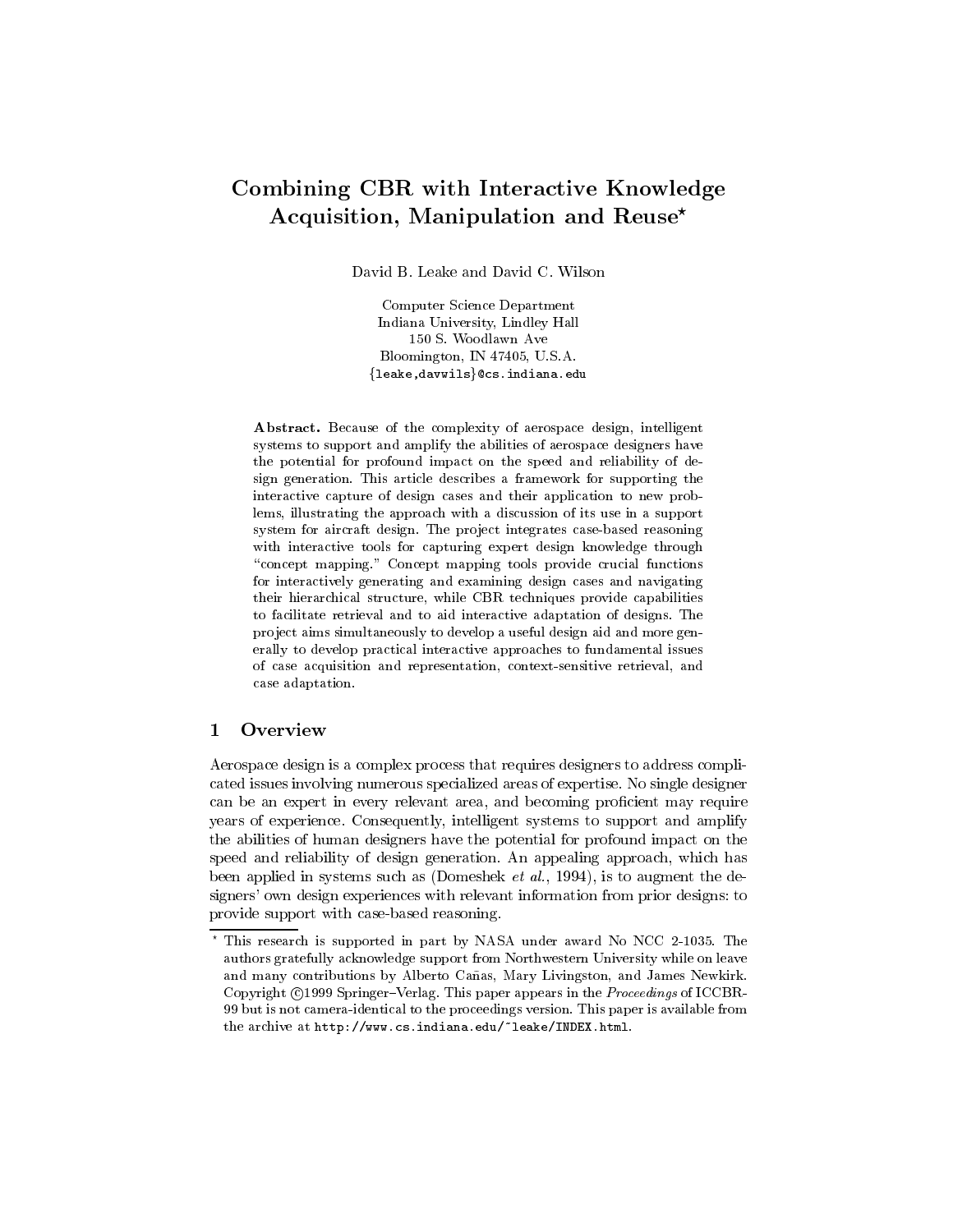Ideally, case-based design support tools will include three related capabilities to aid design reuse: capture of and access to specic design experiences, support for new designers as they try to understand the lessons of those prior experiences; and support for adapting prior designs to fit new design goals. For practical application, the tools must not depend on extensive domain knowledge; for designer acceptance, they must leave the designer in control. This article describes principles for addressing these goals and their application in the case-based design aid DRAMA (Design Retrieval and Adaptation Mechanisms for Aerospace).

The DRAMA project integrates case-based reasoning with interactive tools for capturing expert design knowledge through concept mapping (Novak and Gowin, 1984), with the goal of leveraging off the strengths of both approaches. We are applying concept mapping tools from the Concept Mapping group at the University of West Florida, led by Dr. Alberto Cañas, to provide an interactive interface and crucial functions for generating and examining design cases, as well as navigating their hierarchical structure. CBR techniques provide the capabilities to facilitate retrieval and to aid interactive adaptation of designs. The implemented DRAMA system supports browsing of prior design knowledge and proactively provides designers with concrete examples of designs and design adaptations from similar prior problems. At the same time, it unobtrusively acquires new examples from the user's interactive design process.

The project develops "knowledge-light" (Wilke *et al.*, 1997) interactive approaches to addressing fundamental CBR issues of case acquisition, case adaptation, and context-sensitive retrieval. The system demonstrates that fully integrating a CBR system into the design environment enables the system to dynamically adjust the relevance criteria used to retrieve prior experiences, exploiting task-based information without requiring the user to provide it explicitly. In addition, the system illustrates the benefits of interactively capturing and manipulating cases at a \middle level" between traditional highly structured cases with fixed representations, and unstructured textual cases.

The system differs from previous approaches in allowing multiple case representations that users themselves can develop and revise. In interactive CBR systems, a user's ability to understand and apply a prior case may depend not only on its content, but on how its representation matches the user's conceptualization of the domain: A seemingly more distant case may be more useful to the user if it is more understandable. This raises interesting research questions about supporting user-defined representations and reconciling the divergent benefits of flexibility, customization, and case standardization as the case library grows.

## 2 The Task Domain

A signicant concern at NASA is \knowledge loss:" that critical aerospace design expertise is the domain of a few experts and will be lost when they retire. This has given rise to knowledge preservation efforts, a number of which have employed CBR. For example, the RECALL tool at the NASA Goddard Space Flight Center was developed to store and access textual reports of important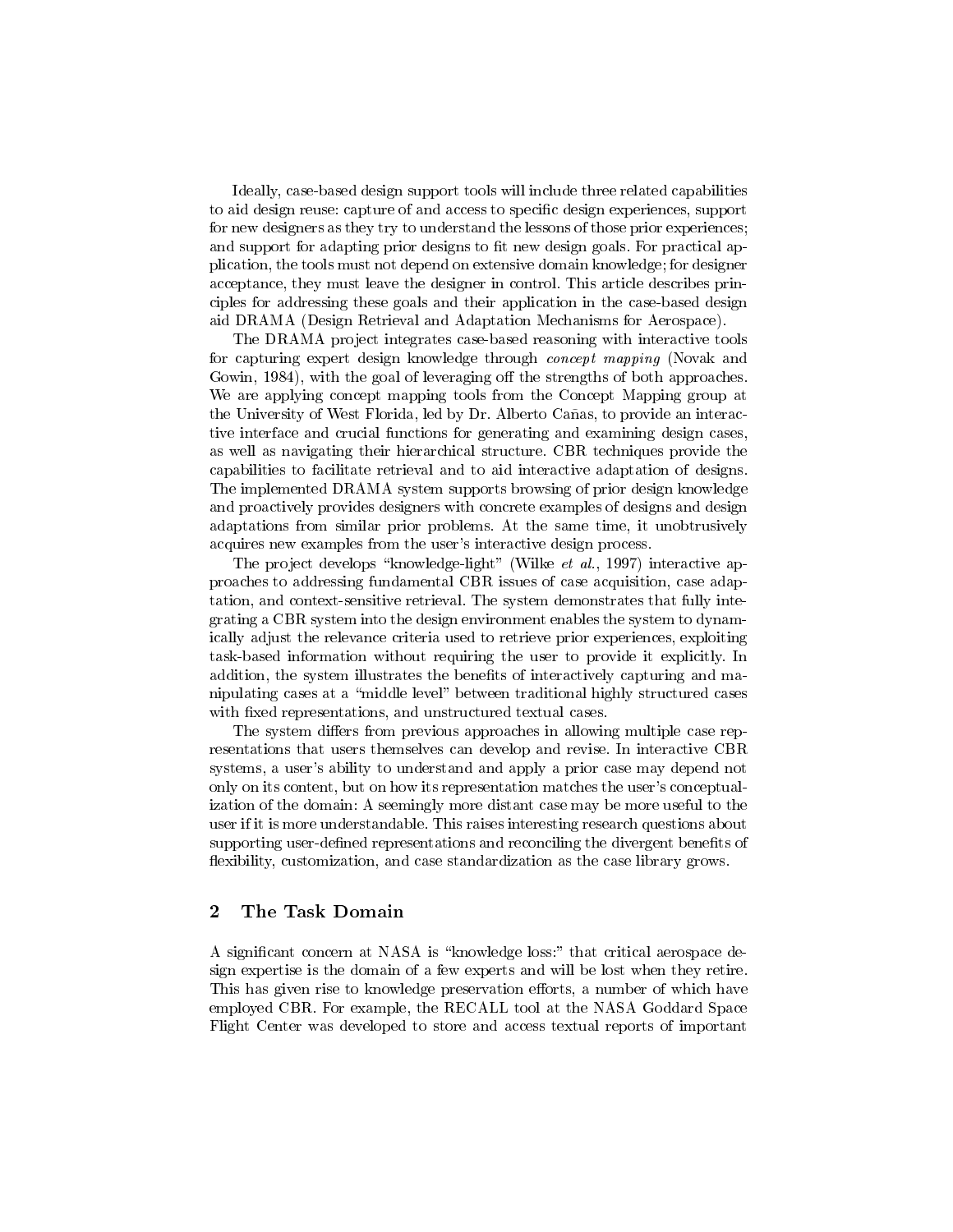lessons (Bagg, 1997). However, different experts may conceptualize designs very differently, making it hard for others to interpret descriptions of prior designs.

To make records more comprehensible, new projects have investigated the use of concept mapping. The goal of concept mapping for design is to capture not only important features of the designs themselves, but also the designers' conceptualizations of those designs—the relationships and rationale underlying their components. This raises the question of how to organize and access the knowledge that concept maps capture, and how to facilitate its reuse. Our frame work uses interactive CBR techniques to support retrieval and reuse of designs represented as concept maps.

#### Tenets of the Approach 3

Our tenets shaping the DRAMA framework are:

- The system should leverage a designer's knowledge, rather than attempting to replace it.

This requires interactivity and support rather than autonomous design generation. All parts of the process must accept user control.

- The system should support multiple conceptualizations of the design space.

The system must both allow multiple (potentially idiosyncratic) representations and support standardization when that does not impose a burden.

 $-$  Support information should automatically be focused on the current task.

This requires that the system monitor the task context in order to anticipate information needs and to determine how to fulfill them.

- Learning must play a central role, both at the design level and at the level of design manipulation.

This requires the capability to capture and reuse cases both for designs and design processes.

All the examples in this paper focus on cases containing designs, but the frame work could be applied to representations of processes as well. Core system methods provide a domain-independent framework for interactive capture, graphical manipulation, and experience-supported reuse of design knowledge.

## 4 Background

Case-based Design Support: Case-based reasoning is widely used in designaiding systems. The Clavier system (Hinkle and Toomey, 1995), for example, is a case-based advisory system put into production use to suggest and critique designs of autoclave layouts at Lockheed. Research systems address support for tasks such as architectural design (Goel et al., 1991; Hua and Faltings, 1993; Gebhardt et al., 1997; de Silva Garza and Maher, 1996; Smith et al., 1995),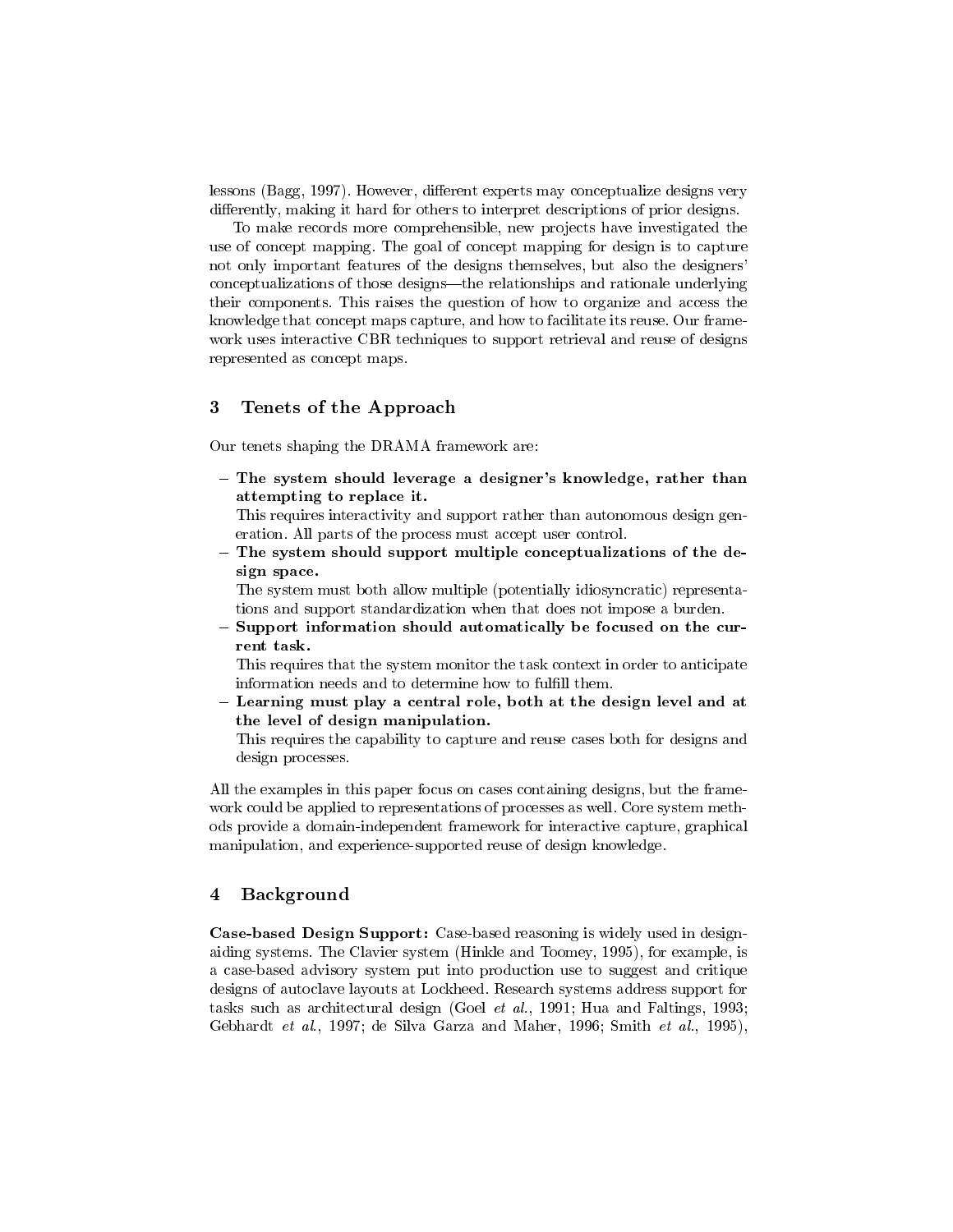circuit design (Vollrath, 1998), and conceptual design of aircraft subsystems (Domeshek et al., 1994). Many of these systems display impressive capabilities, but at the expense of considerable development effort to tailor them to domainspecific needs. We instead provide a framework for building up case knowledge and indexing criteria. Specific case representations, rather than being predefined, are developed incrementally through interactions with users as the system is applied. Users can easily augment and adjust the case representation as needed, with simple analogical mapping processes allowing disparate types of cases to be retrieved.

Concept Mapping: Concept mapping is a process to reveal an individual's internal cognitive structures by developing external representations of concepts and propositions. A concept map (CMap) is a two-dimensional representation of a set of concepts constructed so that the interrelationships among them are evident. Individual concepts are linked to related concepts through one or two-way links, each link associated with a label/proposition describing the relationship. The vertical axis generally expresses a hierarchical framework for the concepts; for example, a concept map of design problems might represent a hierarchy of abstract and more specic problems. However, we stress that there is no requirement that they represent particular relationships; they are compatible with any structured representation.

Semantic networks are a form of concept map, but concept maps are not constrained by syntactic rules and have no associated semantics; they are normally seen as a medium for informally "sketching out" conceptual structures. The visual presentation of information in concept maps provides a natural starting point for organizing and accessing information in multiple forms (e.g., images or video clips), which also are contained in the CMap. For example, Figure 1 shows a sample CMap describing the basic structure of the Boeing 777 aircraft, annotated with an associated image and diagram. This CMap is displayed by the CMap tools described in a later section.

Concept mapping has been used in educational contexts to help students clarify and compare their understanding. A recent effort integrated concept mapping into a set of knowledge construction and sharing tools linking over a thousand schools in Latin America (Cañas et al., 1995). It is currently being used to capture a NASA Mars expert's knowledge in CMaps organizing multimedia resources, to be made available to the public on the World Wide Web, and for knowledge construction and sharing among astrobiologists. The application of concept mapping to design is intended both to help an expert clarify his or her own conceptualizations and to make those conceptualizations available for examination by the expert or others (e.g., members of a design team seeking to understand the expert's design to evaluate or modify it, or novices seeking to increase their own understanding). Through differences in maps that different designers generate for the same concepts (whether in the features and relationships they include, or in the level of granularity they use), concept mapping can illuminate their different perspectives. For example, a designer specializing in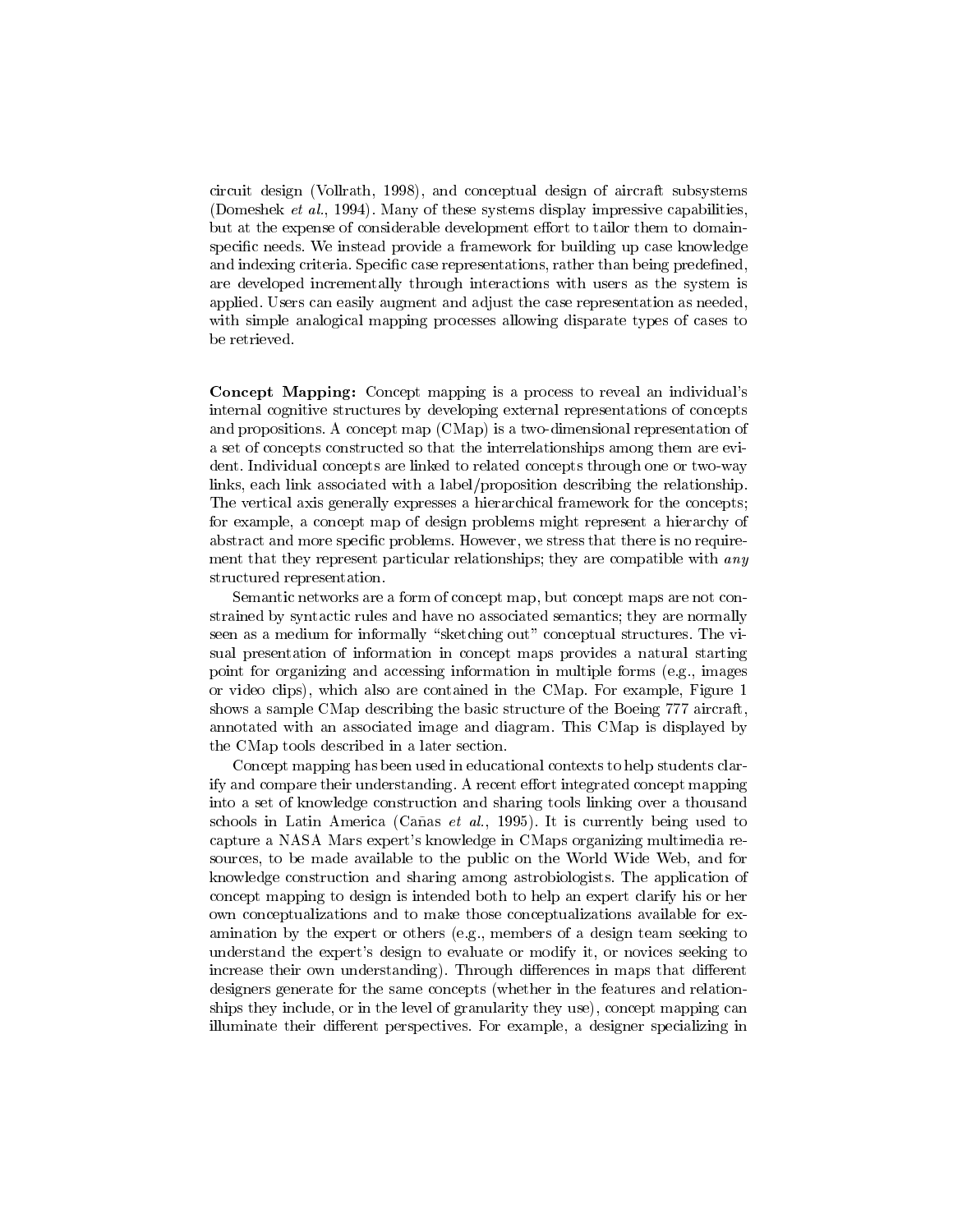airflow might include features such as wing or surface shapes and operational constraints that dictate them (e.g., the need for short-field landings), while an avionics designer would focus on aspects such as aircraft control systems.



Fig. 1. Sample screen images from the CMap Editor.

Manual procedures have been developed to aid the initial generation of CMaps (e.g., Jonassen et al., 1993, pp. 138–139; Novak and Gowin, 1984, pp. 24– 36), and computerized tools have been developed to facilitate this process and to capture its results. The CMap tools, developed at the Institute for Human and Machine Cognition of the University of West Florida, support interactive definition and arrangement of initial maps, and manual browsing through concept map-based multimedia environments and case libraries.1 The system also allows concept maps to be defined hierarchically, so that the nodes of any map can be associated with complete maps describing them at a finer-grained level.

Motivations for Integrating CMaps and CBR: The integration of CBR methods with interactive CMap tools provides benets for both. Existing CMap tools provide an interactive medium for representing and examining designs, but their framework does not provide facilities for retrieval of relevant CMaps.

<sup>1</sup> The CMap tools are publicly available from http://cmap.coginst.uwf.edu/.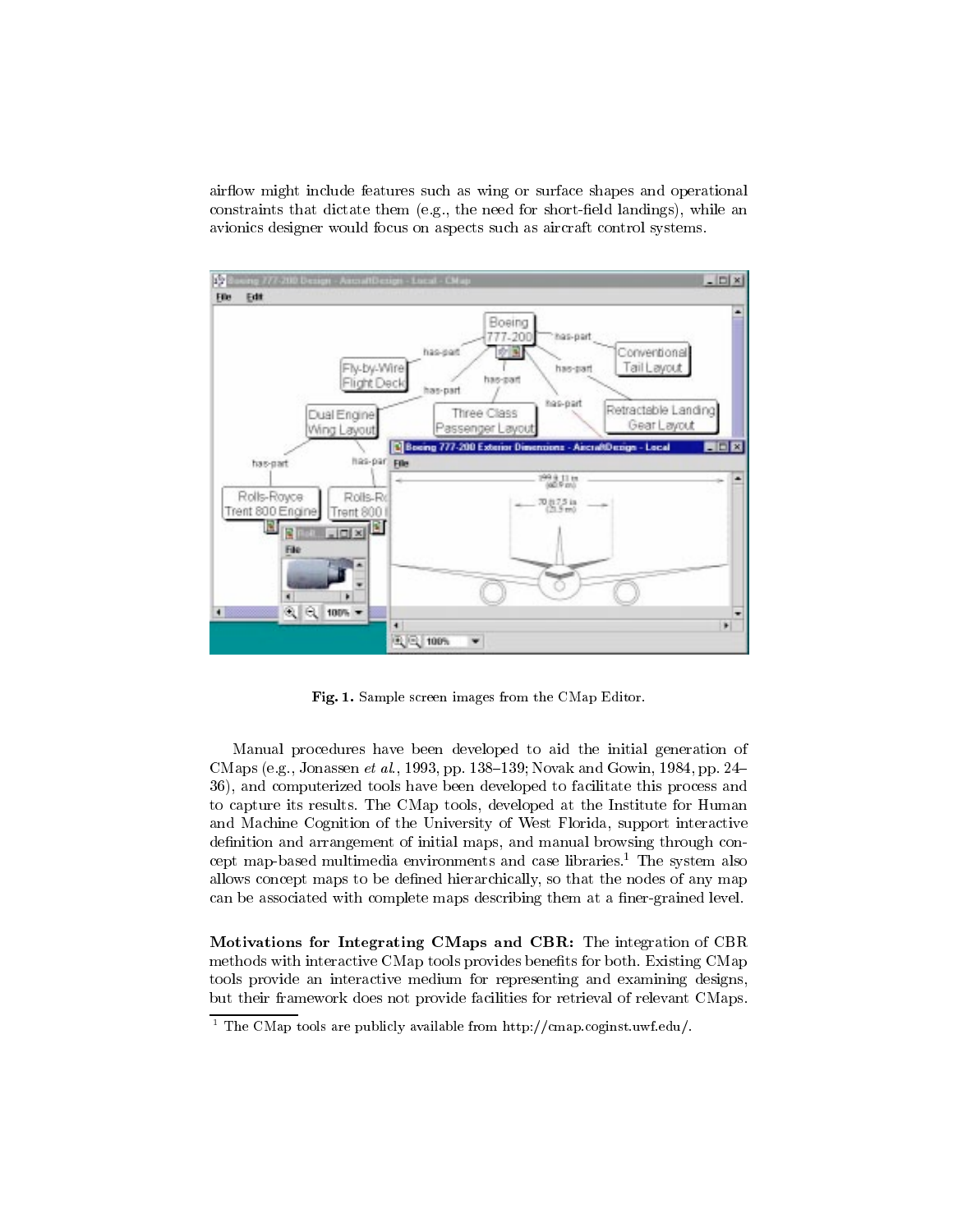Likewise, although the tools provide capabilities for interactively defining new CMaps and manipulating their structure by adding, deleting, or substituting components, they provide no support for the decision-making required by that adaptation process. Consequently, their usefulness can be extended by the addition of automatic aids for retrieving relevant CMaps, for navigating CMaps and locating relevant information, and for reusing prior CMaps.

Conversely, case-based reasoning can leverage off the interactive case definition and revision capabilities of the CMap tools. The CMap tools provide a convenient method for entering case information in an intermediate form between textual descriptions (which are easy to generate but hard for systems to reason about) and rich structured representations (which are hard to generate but support complex reasoning). In our domain, the push to use concept mapping to understand the design process means that CMap cases will be available at low cost as "seed cases" for the CBR system. In addition, the CMap tools already provide crucial functions for interactively generating and examining these cases and navigating their hierarchical structure.

#### 5 The DRAMA System

In the DRAMA system, concept maps are used to organize acquired aerospace design cases in a form that can be browsed by other designers in order to leverage their own expertise by profiting from stored prior experiences. The system uses concept mapping tools as a method for initial capture, manual browsing, and manual modication of design cases represented as concept maps. It uses interactive CBR techniques to retrieve relevant prior cases and to retrieve alternatives to support adaptation. In addition, it uses CBR to manage and present cases that record the rationale for particular decisions and cases that suggest adaptations of designs. The following sections discuss the main features of the system.

## 5.1 Using CMaps to organize and represent design information

In DRAMA, CMaps represent two types of information. First, they represent user-denable/modiable hierarchies of aircraft and part types. This information is used to organize specic design cases and to guide similarity assessment during case retrieval. Such organization provides the designer with browsable hierarchies of aircraft (e.g. dividing military and commercial aircraft), aircraft components  $(e.g. specific wings, engines, fuel tanks), and component configurations (e.g. fuel$ tanks inside or outside the aircraft) for reference during the design process.

Second, CMaps represent specic information about particular designs such as their components and component relationships. Each component is represented as a CMap, enabling interactive viewing and manipulation of hierarchical designs at different levels of granularity.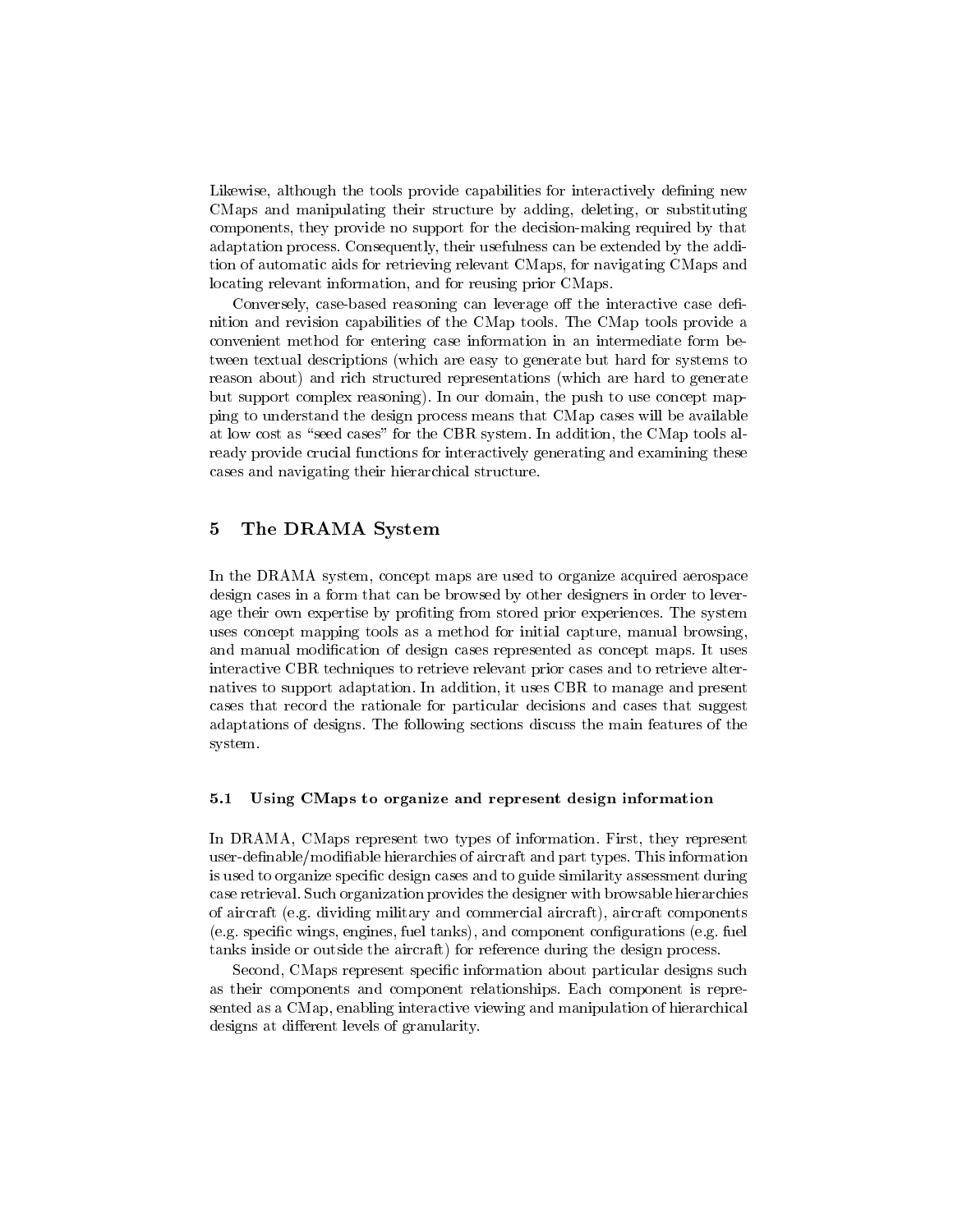### 5.2 How the system supports design

To illustrate the design process, the following sections present a simple example involving the coarse-grained configuration of an airliner after an initial set of "seed case" designs has been provided to the system, along with hierarchies of aircraft types organizing those designs. The steps described include retrieval of a similar prior design as a starting point, retrieval support for adaptation and refinement of system suggestions, and the capture of a new adaptation for future use. The concept maps used in the following figures are simple examples; those used by expert designers would include finer-grained technical details at lower levels of the hierarchy. NASA domain experts are currently developing richer concept maps to explore the framework as applied to a design initiative for reusable spacecraft.

Retrieving a relevant prior design: The case-based design process begins by selecting a similar example as a starting point. In addition, or if no sufficiently similar prior example exists, the designer is free at any point to develop designs from scratch and add them to the CMap library for future use.

The designer may choose either of two interfaces for the initial search process, one non-interactive and the other interactive. The first (non-interactive) option, the "Design Finder," is a simple and traditional CBR retrieval interface. The interface presents selection boxes for choosing the desired features of a design from a pre-defined set of standard attribute types (e.g., aircraft type, manufacturer, model number, etc.). Currently the system uses a standard predefined feature set, but features could also be derived automatically from the set of designs. Given the list of features, the system performs nearest-neighbor retrieval, according to a predefined feature weighting scheme, to retrieve references to potentially-relevant CMaps. These are presented to the designer along with a match score. The designer can browse and select from the alternatives to bring up the CMap for a particular design.

The second interface allows the designer to interactively navigate the hierarchy of concept maps, exploring alternative \views" of aircraft and aircraft component types. In our sample scenario, the designer is considering alternatives for increasing the fuel efficiency of a large airliner. The first step is to establish a context for the design by locating the CMap node for an aircraft similar to the one envisioned; the designer then chooses to consider possible engine types. The designer could also simply navigate to and browse specic engines, but in that case less contextual information would be available to aid in adaptations.

The designer first navigates through the types of aircraft to select an aircraft, and pulls up the top-level concept map for its design. The designer then selects (by clicking on the concept map) the particular part to adapt. In this example, the selection is the engine. If no CMap is already present for the component selected (e.g., the designer wishes to fill in a sketchy design by specifying its engine), the designer can use the interactive CMap tools to create a new CMap from scratch, or can browse the CMaps for designs, import a design, and then adapt as desired. If a CMap is already present for the part and it has been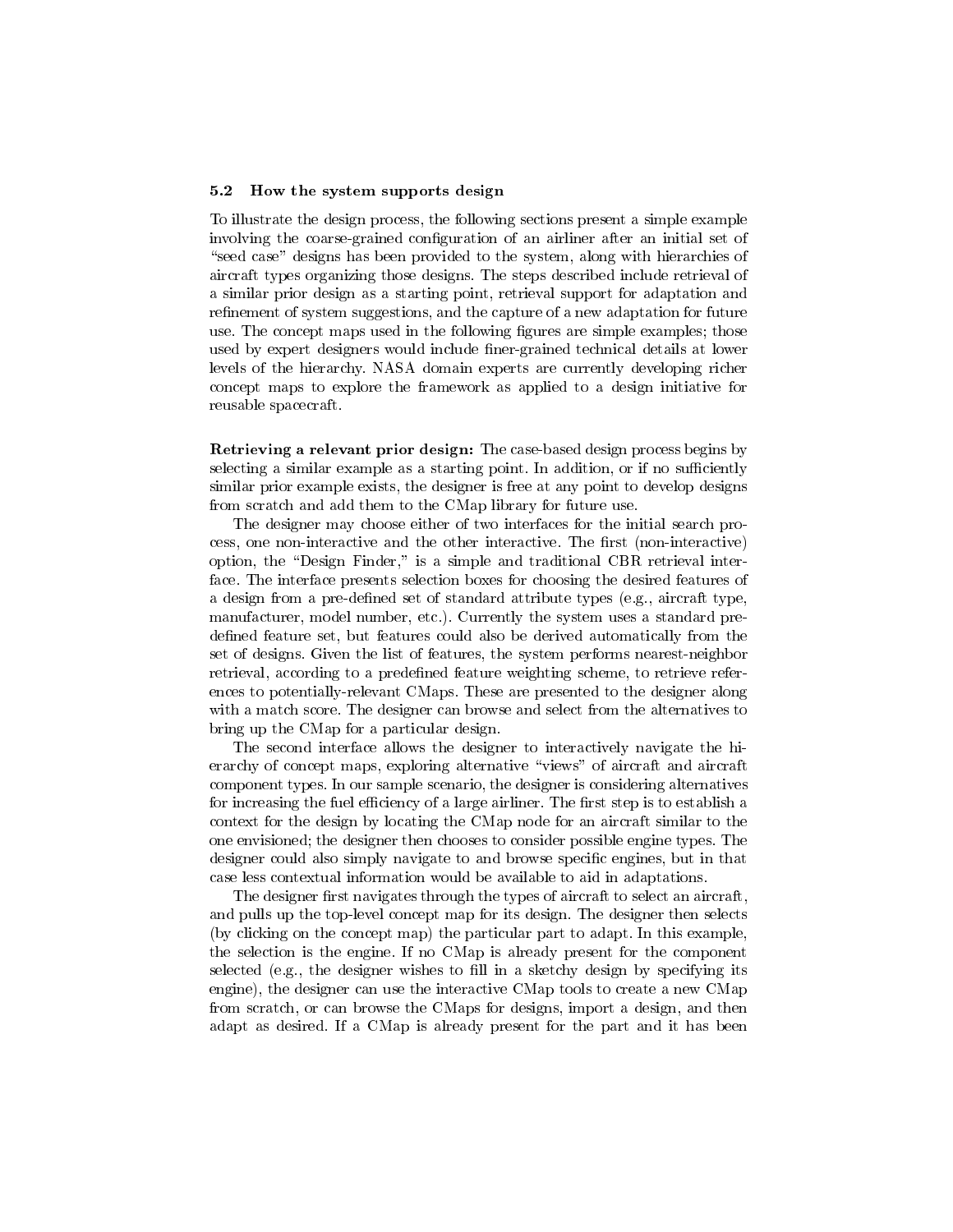defined at a sufficient level of detail, the designer may also decompose the part representation into its component CMaps and make the revisions in the subcomponents (with CBR support). Alternatively, the designer may define new component substructures, making the representation more detailed.

When the previous case has been retrieved, the designer has four choices, as shown in Figure 2: to adapt it (changing the representation in memory, e.g., when continuing work on a design begun in a previous session); to *derive* a new design, by having the system make a copy to adapt; to ask the system to use its hierarchy of aircraft parts to form an abstraction of the current design's structure as a template to fill in; or to ignore the proposed design and begin a new design from scratch.



Fig. 2. Beginning derivation of a new design from a prior case.

Adapting designs: Once the designer has navigated, for example, to the engine of a particular aircraft, the system supports three ways of examining why the engine was used and the alternatives that may exist. First, the designer may simply interactively browse stored information, following links in the CMap to examine associated information such as fine r-grained concept maps, video clips of explanations from previous designers, photographs, or specications for the engine. Second, the designer may request information about similar designs. The designer may request to have this retrieval targeted to either: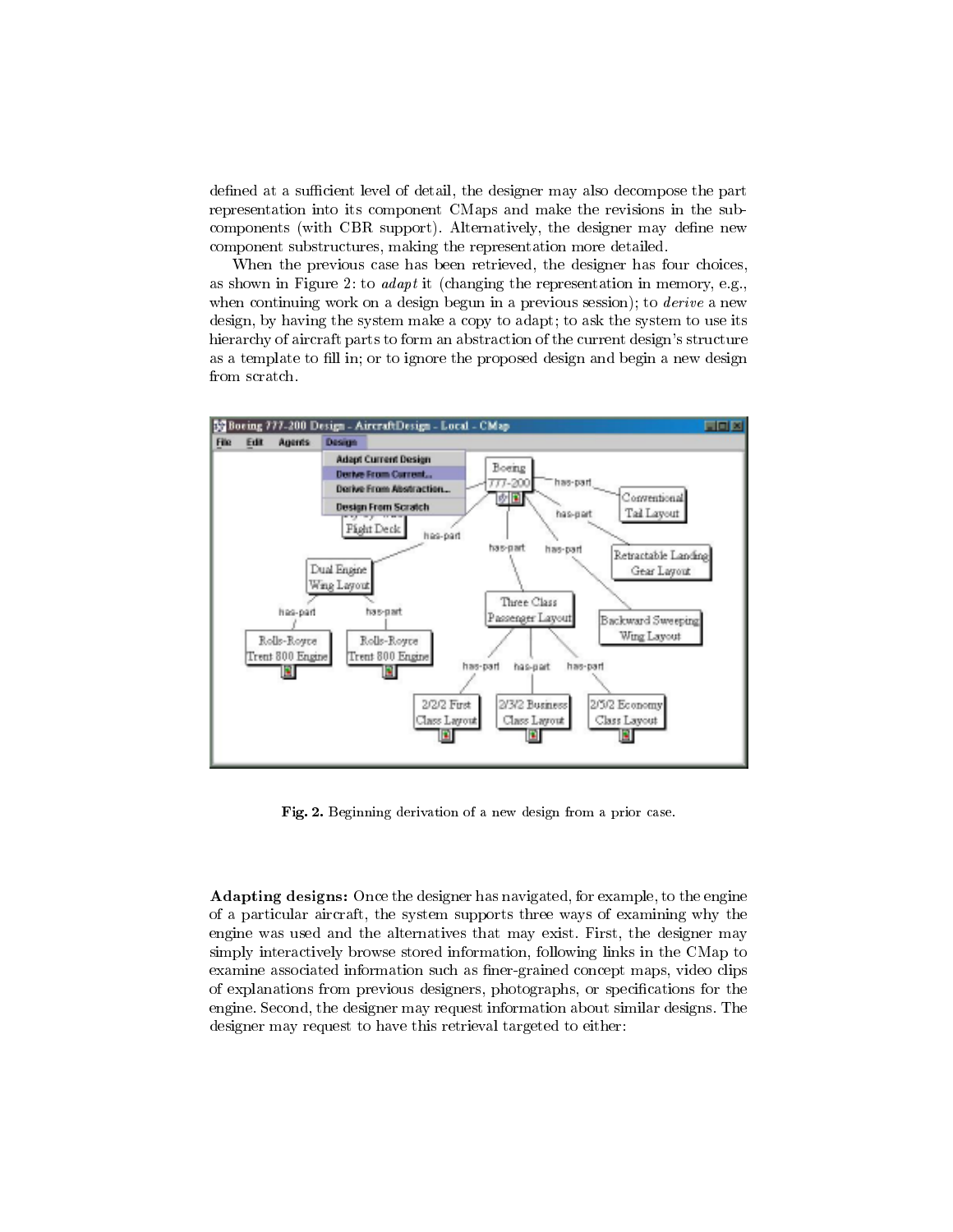- Focus on designs with components similar to the one that is currently of interest (e.g., CMaps that show aircraft using similar engines)
- { Focus on designs that provide similar contexts for the current type of component (e.g., CMaps that show the engines of similar aircraft)

The algorithms underlying this retrieval are described in Section 6.3.

Retrieved alternatives are listed in order of goodness of match according to the chosen focus. The designer may also enter additional criteria to be matched against any textual annotations of rationale recorded by previous designers. For example, the designer may request that fuel-efficient engines be weighted more heavily. This prompts a re-sorting of options, using simple text matching techniques from information retrieval to decide which prior rationale to consider most relevant.

 $S$ uggesting prior adaptations. When the designer selects a component of an allcraft to adapt, the system has access to the following information: the component affected, any designer input of additional retrieval criteria, and the design itself. This information is used to index into stored records of prior adaptations to suggest adaptations that have been previously performed in similar contexts to address similar issues. Note that this adaptation process does not assume knowledge of complex constraints. DRAMA's method reduces the amount of knowledge that must be encoded, requiring the designer to evaluate the possibilities suggested.

Performing adaptations: The designer may select any of the suggested engines to browse further or to substitute for the engine in the design. The designer may also simply delete or add a component to the representation using the CMap tools. Adaptations of concept maps can be thought of as falling into three general categories corresponding to the support that they require: additions, deletions, and substitutions. DRAMA's framework supports the designer's performance of these operations as follows:

- { Additions: The designer may use the hierarchical browser or plain-text retrieval capability to retrieve potentially-relevant components to be linked into the design.
- Deletions: The system can warn of potential deletion issues by proactively retrieving similar deletions, checking them for problems, and presenting those problems to the designer.
- ${\sim}$  Substitutions: The system can support substitution by retrieving and suggesting candidate substitutions, using both the explicitly-stated criteria and contextual information from the current map to guide the retrieval. It retrieves these from two sources: From stored adaptation cases encapsulating prior substitutions, and from analogous nodes in similar designs.

When the designer states a goal and finds a suitable substitution, the system learns adaptation cases, following research on case-based adaptation learning (Leake et al., 1997; Sycara, 1988). These package the query, information about the CMap that was used as context for the search, and the selected result.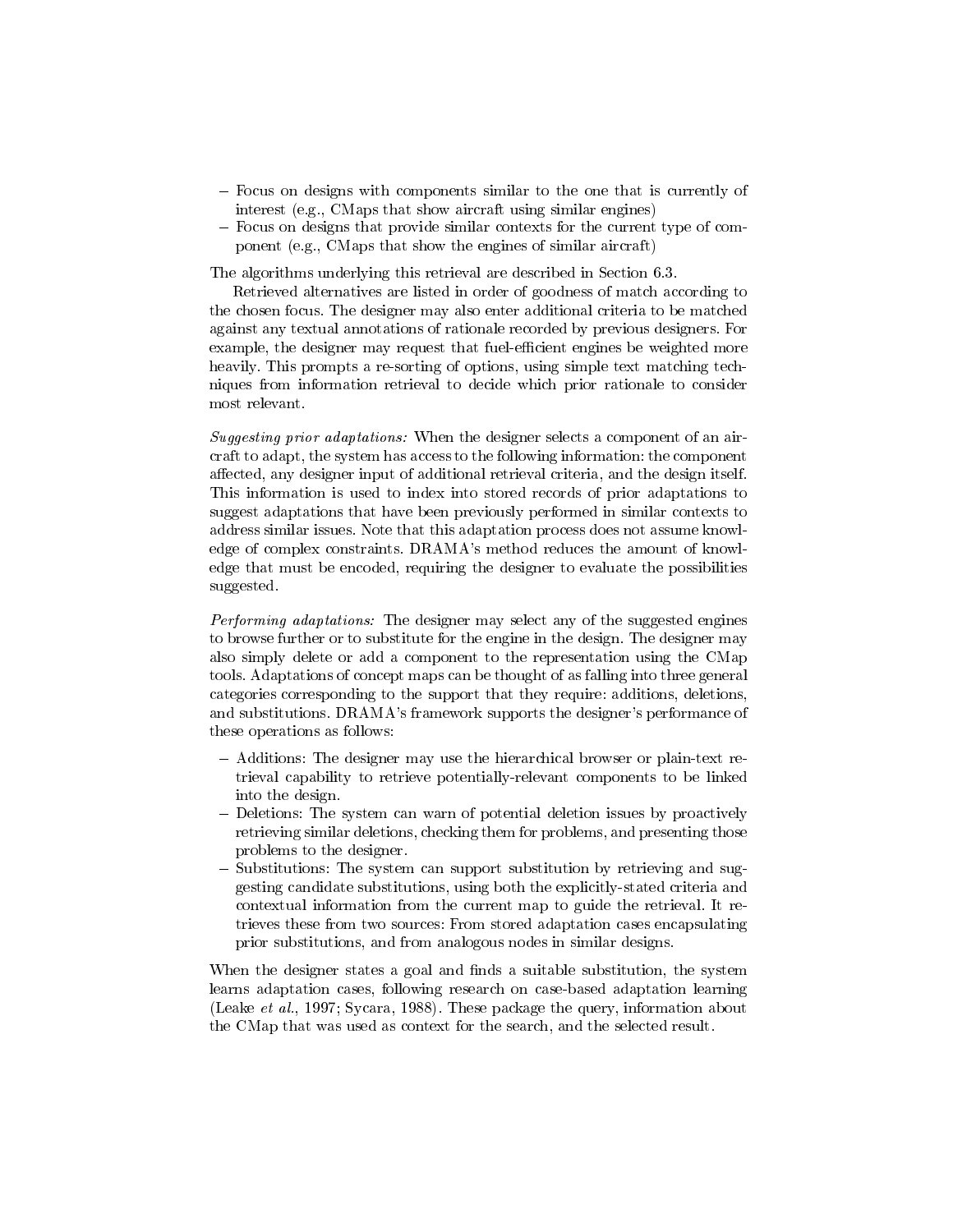Storing rationale and design cases: After the designer performs a substitution, the designer is prompted to enter an optional textual annotation of why the new alternative is preferable to the old. This question focuses rationale capture: The designer does not record a rationale for the component as a whole (which could involve countless factors), but simply for why it is the better component in the current context. Focusing the explanation process in this way is related to the common idea in CBR of aiming explanations at expectation failures (Hammond, 1989; Leake, 1992; Schank, 1982). During future adaptations, this rationale will be provided with other information about the component, and it can also be used as an additional index when retrieving possible substitutions. Adapted cases are placed into the system's hierarchies of cases at the point where the designer found the most similar previous case.

This approach to rationale capture differs strongly from traditional rulebased or model-based approaches. The information in CMaps and additional learned features corresponds to the "weak explanations" advocated by Gruber and Russell (1992), providing just enough information to guide a designer's own reasoning process towards inferring important aspects of the design.

#### 6 Perspective on issues and methods

DRAMA's approach is relevant to a number of fundamental issues for developing practical case-based applications. This section highlights its contributions on addressing these issues.

### 6.1 Interactive case acquisition

Experience deploying CBR has shown that CBR may require significant "case engineering" effort (Aha and Breslow, 1997; Kitano and Shimazu, 1996; Mark et  $al., 1996$ ; Vo $, 1994$ ). Research CBR systems often use carefully-structured case representations, which enable powerful reasoning at a high knowledge acquisition cost (Kolodner, 1993). At the other end of the spectrum, current projects in textual case-based reasoning (Lenz and Ashley, 1998) address how to exploit case information already stored in textual form. For such systems, case acquisition cost is negligible, but exploiting case context is much more difficult.

CMaps provide a middle ground. CMap representations include structural information and are intended to concisely represent key concept properties, facilitating their use by AI systems. However, concept maps do not necessarily use any standard syntax or standard set of attributes. This places them at a middle point between classic structured case representations and purely textual cases. It makes them more difficult to manipulate autonomously within an AI system, but also makes them more flexible if experts use distinctions that were not anticipated, and "forgiving" when non-experts in AI are called upon to encode their knowledge. Domain experts who use the CMap tools seem to have few problems adapting to the concept mapping process.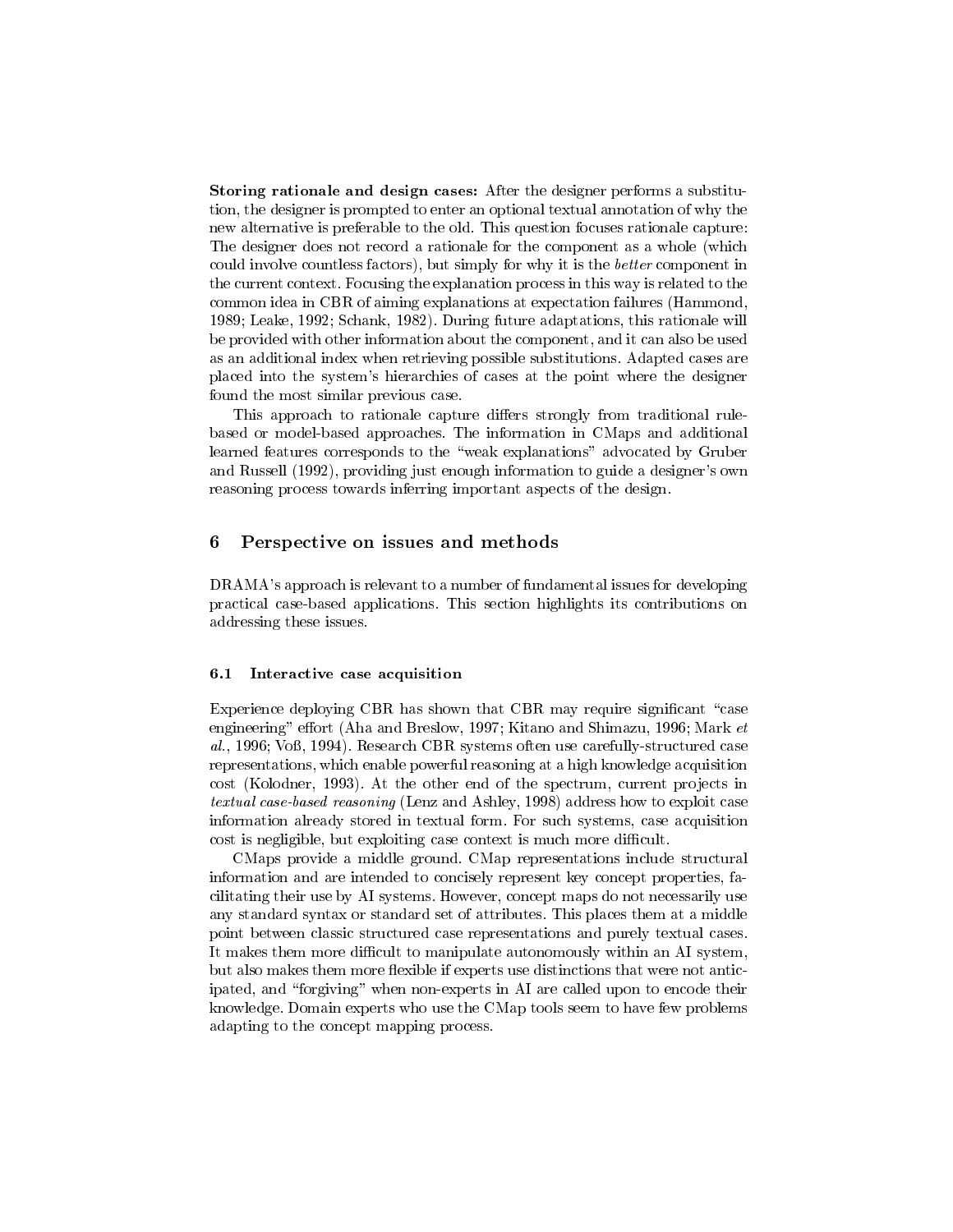### 6.2 Guiding the user towards useful representations

Although users of DRAMA are free to change existing representations or devise new representations if needed, the system uses two methods to help standardize representations. First, when a user draws a CMap and is about to fill in a new link or node, it presents the user with menu of alternatives from previous maps. If one of these is suitable, the user may select it. This builds up a set of standard link types and concept types over time. The second is that the baseline process for generating new design CMaps is modification of previous designs. The system is intended to begin with a set of CMaps that reflect the conceptualizations of a particular expert designer, reflecting that designer's coherent view of the factors important in a design. When new designs are generated by adaptation, signicant portions of old representations are reused for new tasks, resulting in representations with similar structure and content. The two approaches facilitate the case engineering task while guiding accumulated design knowledge towards a coherent representation scheme that includes structural information. We intend to perform empirical tests to determine the additional value of the CMap structure, compared to, for example, applying pure information retrieval techniques on the concept map's textual content alone.

### 6.3 Similarity assessment for semi-structured information

Retrieving candidate design components for making suggestions requires comparing the current concept map to those in memory. Concept maps afford both structural and content information. Link structures can be viewed with or without consideration of their labels (because not all corresponding labels are guaranteed to have been assigned the same names, requiring all names to match may be too strong a constraint). Their structural properties may be compared by, e.g., applying structure-mapping approaches from analogical reasoning (e.g., (Falkenhainer et al., 1989)). The DRAMA system is beginning to address these issues by considering a simple model of structure and content in retrieval.

The current system retrieves candidate design components in a two-stage process: retrieving relevant designs (e.g., designs for similar aircraft) and choosing relevant concepts (e.g., the engines) from those designs. The second step is required because the corresponding roles of concept map designs may not provide direct indications of how the components should be mapped (e.g., whether a link designated "tail engine" in one concept map should correspond with one designated simply "engine" in another).

Given a user-selected component (e.g. a particular engine) to be adapted and the goal of finding other engines from similar designs, DRAMA first retrieves similar designs, using a matching procedure that compares map structure and content (based on the distance of corresponding concepts in hierarchical concept memory), when they are included in the set of concepts. Second, DRAMA chooses the closest matching concept from each of the retrieved maps. Because concept maps lack a rigid semantic structure, the concept is selected both by matching available role structure (an abstraction of the component in question,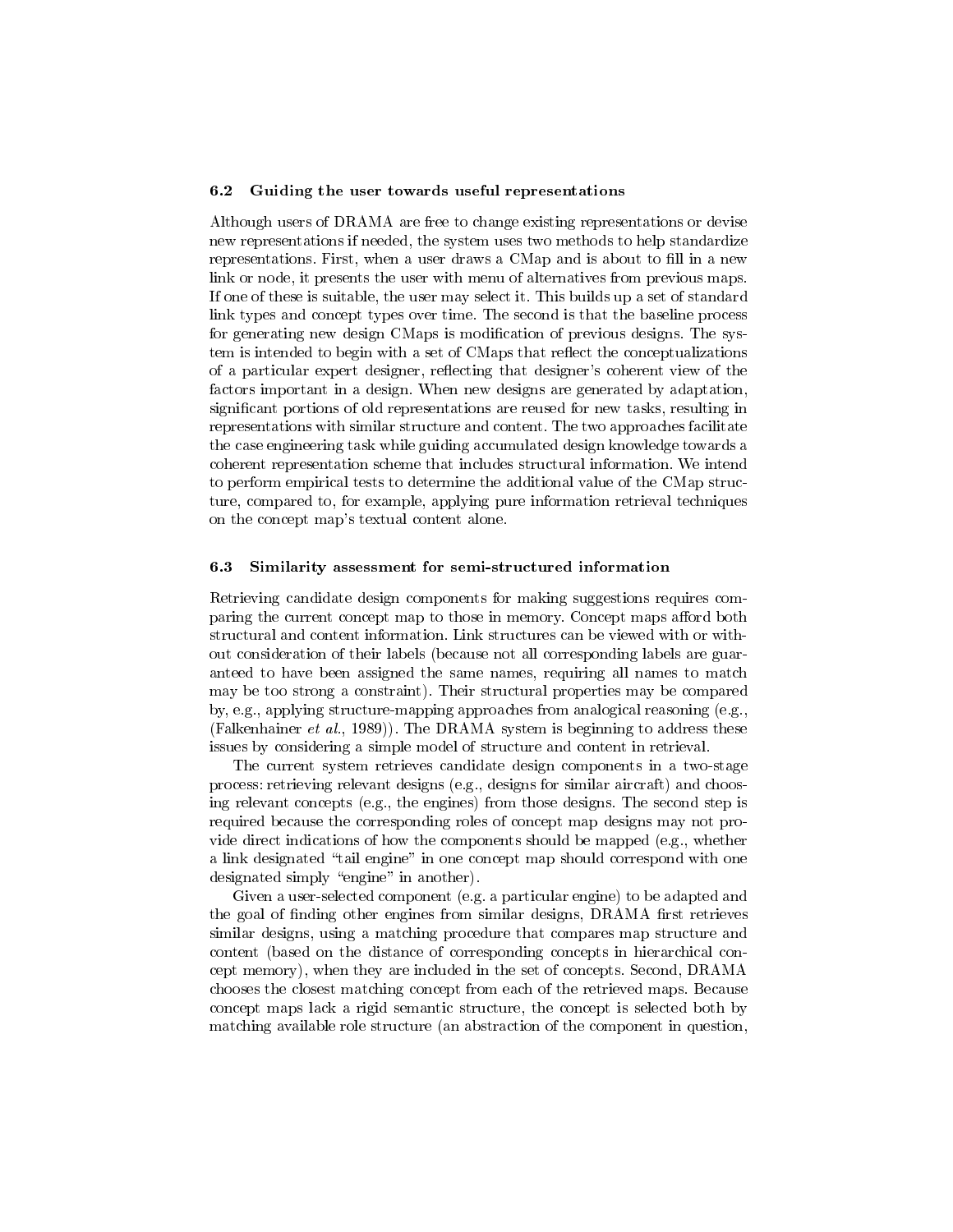if available, represents a type of slot to be lled) and by distance in concept memory (where the closest-matching concepts are successively paired). The results are ranked by the inverse of each map's summed distance. This gives an indication of the relative goodness of each design suggestion within the overall pool of suggestions.

Once candidate concepts have been retrieved and displayed, the user can adjust the relative ranking by entering textual descriptions of desired properties. The system compares these with the properties annotating the candidates using simple IR methods. Suggestions for candidates that are supported by similar textual rationale are given added weight in the ranking.

## 6.4 Interactive indexing and retrieval

Ideally, the CBR retrieval process takes into account both high-level goals and concrete design features. Applied CBR systems tend to rely on the user to explicitly provide this information (whether all at once or incrementally). Conversational case-based reasoning (CCBR) systems guide the retrieval process through an interactive dialogue of questions (Aha and Breslow, 1997). However, because poor questions or question organization may prevent retrieval or slow identification of the right cases, a substantial case engineering effort may be required to craft the set of questions.

DRAMA's alternative approach is to attempt to integrate the CBR process tightly enough into the user's task process that it can infer a substantial part of the needed contextual features directly from monitoring the user's task. The system has access not only to the user's retrieval request (e.g., to find a substitute engine), but also to a signicant part of the context surrounding the request that will determine the relevance of the retrieval (e.g., the aircraft for which the engine is needed). The designer may also augment this context with additional information (e.g., that the goal is to find a more fuel-efficient engine that could substitute), but is not required to do so. When the designer does provide information, the system learns new rationale-based indices, by storing the information that the selected substitution is believed to satisfy the designer's constraint. We note that in itself, a feature such as "high fuel efficiency" is not enough to fully specify a retrieval-an airliner designer seeking a high efficiency engine would not consider the high-efficiency engine from a Cessna. In DRAMA, the features stored from designer queries are used only to filter candidates that are already believed to fit the task context.

DRAMA also differs from existing CCBR systems in what it retrieves. Initially, both DRAMA and CCBR systems are aimed at retrieving the most appropriate complete solution from previous cases. However, in its retrieval to support adaptation, DRAMA provides the ability to perform retrievals focused on subparts of the problem for the user to compose. As the user adapts part of the design, the retrieval context changes automatically, loosely corresponding to CCBR systems' adjusted rankings as more information becomes available.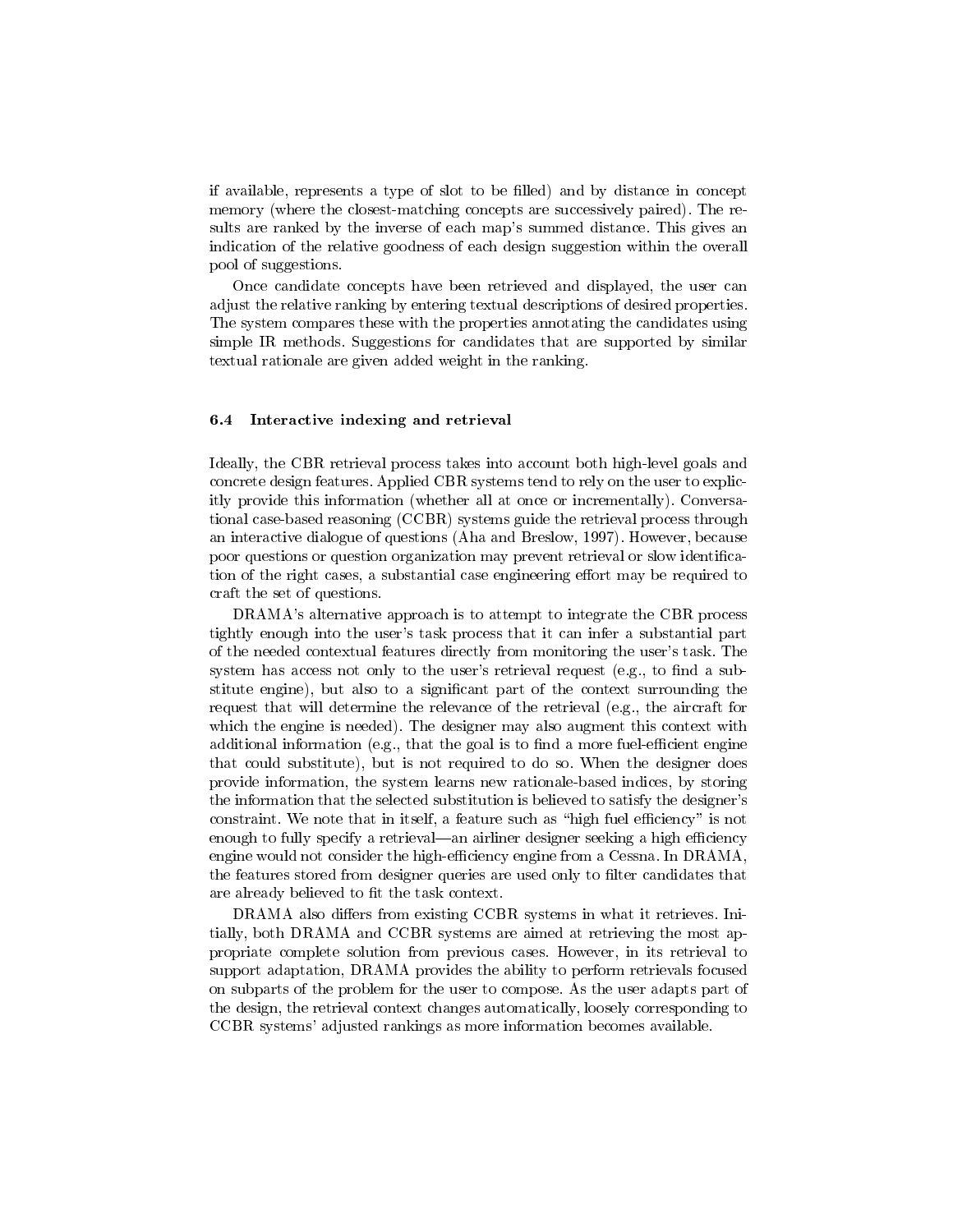## 7 Future Directions

The DRAMA system is an ongoing project. The CMap tools are already in use for concept mapping at NASA, and the goal of the project is to test the system in the context of a design project for the next generation of reusable spacecraft. The concrete experience from this test will provide feedback and data to adjust details of the interface, functionality, and indexing algorithms. It will also provide data for conducting controlled tests of the quality of recommendations provided by the system. Because the system lacks the knowledge to evaluate the quality of the designs produced, the designer using the system bears the responsibility of assuring that adaptations are reasonable; the key question ishow well the system aids designers in their work. However, knowledge-based tools could be developed to provide some verification, and this would be highly desirable.

Because the CMap tools provide the capability to share CMaps across the World Wide Web, designs from multiple designers and sites can be imported into the system's design process. Work is under way at the University of West Florida to develop CMap facilities for managing concurrent CMap generation and modication. Ideally, the design context for a particular engine, for example, could be updated as other designers make other changes in the specifications.

The system's capability to deal with non-uniform representations is being enhanced by the use of IR methods such as thesaurii to aid matching. In addition to refining the system as an aid to recording and reusing design information, we see a long-term opportunity to apply it to reuse of information about *design* processes. A CMap-style interface could be used to capture traces of the steps used in generating a design  $(e.g., conceptual design, specification, numerical)$ simulations, etc.), to capture how a design was formulated and to guide reasoning throughout the design process.

## 8 Conclusions

Our experience with the DRAMA system provides a case study of some central issues for interactive CBR systems. Our integration of CBR with CMaps was motivated by the complexity of aerospace design, for which autonomous intelligent design tools are currently infeasible. However, the framework applies to other design tasks as well. It provides a general \knowledge-light" model for flexible graphically-based case acquisition, manipulation, and reuse.

The DRAMA project has identified a number of principles that we expect to have broad implications for integrations between CBR components and interactive systems:

- Representations should be easily comprehensible and interactively adaptable by end users; visually-based representations may be especially useful.
- ${\sf -}$  Support for representation generation should help assure consistent representations, but must not prevent the users of interactive systems from de veloping new representations or representational elements when needed.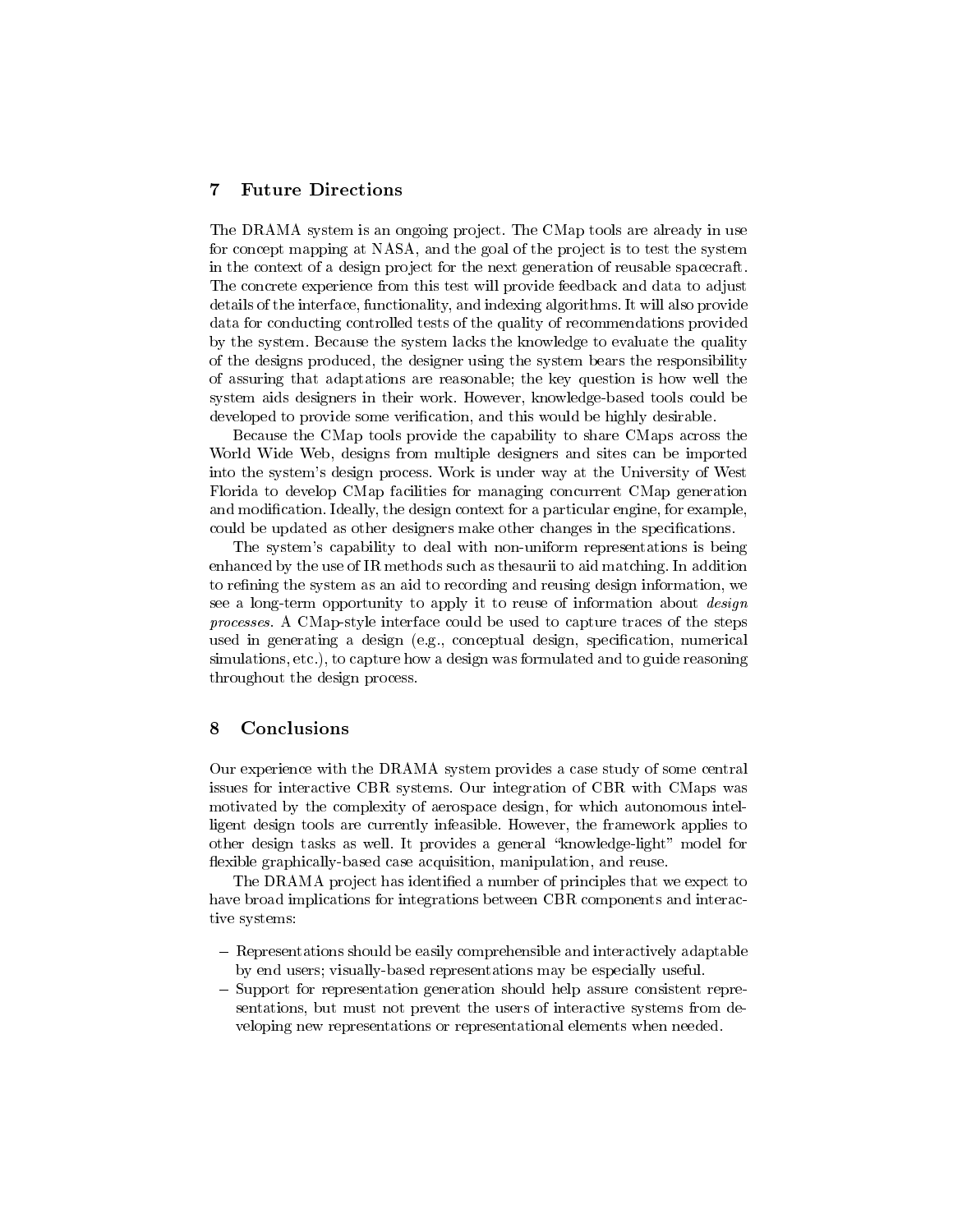- ${\rm CBR's}$  "retrieve and adapt" process to build new cases can facilitate standardization by reusing prior representational components. This can naturally build up the case library and the representational vocabulary in parallel.
- { The same types of similarity considerations used to guide retrieval can be used to suggest representational vocabulary as cases are built.
- ${\rm -}$  Retrieval should tolerate representational discrepancies.
- Interactive support systems should be sufficiently integrated into the processes they support to be able to unobtrusively monitor and exploit information about the task context.

The overall conclusion is that interaction must be across all parts of the CBR system—initial knowledge capture, representation, retrieval, and adaptation and across the larger task. Frameworks that allow the user and system to support each other in a shared task context, building up and using shared knowledge, have the potential to leverage off the strengths and alleviate the weaknesses of both system and user.

## References

- [Aha and Breslow, 1997] D. Aha and L. Breslow. Refining conversational case libraries. In Proceedings of the Second International Conference on Case-Based Reasoning, pages 267-278, Berlin, 1997. Springer Verlag.
- [Bagg, 1997] T. Bagg. RECALL: Reusable experience with case-based rea soning for automating lessons learned. http://hope.gsfc.nasa.gov/RECALL/ homepg/recall.htm, 1997.
- [Cañas et al., 1995] A Cañas, K. Ford, J. Brennan, T. Reichherzer, and P. Hayes. Knowledge construction and sharing in quorum. In World Conference on Artificial Intelligence in Education, 1995.
- [de Silva Garza and Maher, 1996] A. Gomez de Silva Garza and M. Maher. Design by interactive exploration using memory-based techniques. Know ledge-Based Systems, 9(1), 1996.
- [Domeshek et al., 1994] E. Domeshek, M. Herndon, A. Bennett, and J. Kolodner. A case-based design aid for conceptual design of aircraft subsystems. In Proceedings of the Tenth IEEE Conference on Artificial Intelligence for Applications, pages  $63-69$ , Washington, 1994. IEEE Computer Society Press.
- [Falkenhainer et al., 1989] B. Falkenhainer, K. Forbus, and D. Gentner. The structuremapping engine: Algorithm and examples. Artificial Intelligence, 41:1-63, 1989.
- [Gebhardt et al., 1997] F. Gebhardt, A. Voß, W. Gräther, and B. Schmidt-Belz. Reasoning with complex cases. Kluwer, Boston, 1997.
- [Goel et al., 1991] A. Goel, J. Kolodner, M. Pearce, and R. Billington. Towards a case-based tool for aiding conceptual design problem solving. In R. Bareiss, editor, Proceedings of the DARPA Case-Based Reasoning Workshop, pages  $109-120$ , San Mateo, 1991. DARPA, Morgan Kaufmann.
- [Gruber and Russell, 1992] T. Gruber and D. Russell. Generative design rationale: Beyond the record and replay paradigm. Knowledge Systems Laboratory KSL 92-59, Computer Science Department, Stanford University, 1992.
- [Hammond, 1989] K. Hammond. Case-Based Planning: Viewing Planning as a Memory Task. Academic Press, San Diego, 1989.